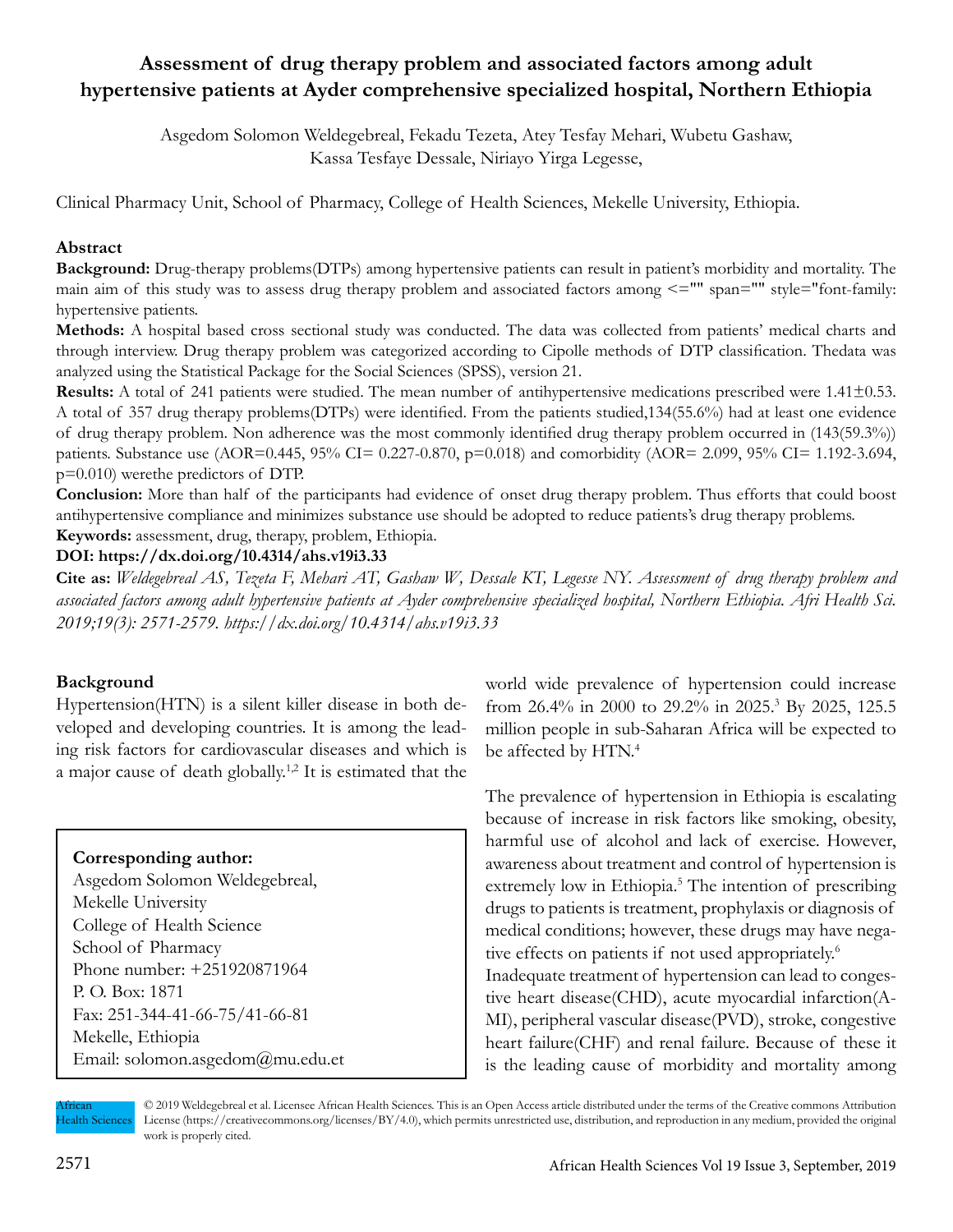non-communicable diseases, and accounts for 13% of all deaths globally.11,12,13,14

Analysis of the global burden of hypertension revealed that over 26% of the world's adult population had hypertension in 2000 and has shown a rapid increase in prevalence affecting significant numbers of individuals in sub-Saharan Africa. Although there is a shortage of extensive data, available data shows an overall prevalence of 5-20% in Oromo region.14,15 Despite the availability of effective medical therapy, more than half of hypertensive patients on treatment has uncontrolled blood pressure. This is mostly because of drug therapy problems (DTPs).16,17,18,19

In Ethiopia the prevalence of DTP ranged from 73.5- 80.7%.20,21 The most frequently identified cause for drug therapy problems are drug choice problems, dosing problems and/or drug interactions.<sup>18</sup> On the other hand, patients usually had drug use problems caused by "drug use process, lack of information, and physiological or patient factor.<sup>19</sup>

The occurrence of DTP among hypertensive patients could prevent or delay patients from achieving desired therapeutic goals. It has been attributed to unnecessary over-prescription of drugs, substantial worsening of diseases, avoidable increases in hospital admission rates, and longer hospital stays leading to a significant medical burden. As a result, it resulted in poor health outcomes, lower quality of life, increased health care costs and erodes public confidence in health systems.<sup>12,14</sup>

Interventions to improve DTPs are needed to overcome the harms imposed by the problem. If such interventions are to be successfully designed, targeted, and cost effective, it is critical to understand the complex reasons for drug therapy problems and to identify those that are modifiable in hypertensive patients. The aim of the study was to assess DTPs and associated factors among adult hypertensive patients in Ayder Comprehensive Specialized Hospital(ACSH), Northern Ethiopia.

#### **Research methods and participants**

A hospital-based cross-sectional study among adult hypertensive patients was conducted at the ambulatory hypertension clinic of ACSH from March to June 2016. ACSH is located in Mekelle City, the capital of Tigray Regional State, which is 783 km away from the capital of Ethiopia, Addis Ababa. ACSH is the only teaching and referral hospital in the region. The hospital is having 400 beds to serve its patients. It provides general outpatient, inpatient and emergency services for about nine million people in the catchment area of Tigray, Afar and South-eastern parts of Amhara Regional States. ACSH provides general surgery and orthopedic, gynecology & obstetrics, pediatric and child health in addition to internal medicine, dermatology, psychiatric and dental services to the general public.

There were 2113 registered hypertensive patients at the ambulatory clinic of ACSH. Single proportion formula was used to calculate the minimum sample size needed. Considering 1.96 for the standard normal variable with 5% level of significance (α - value), 0.8 prevalence of DTP in Adama, Ethiopia,<sup>9</sup> 95% confidence interval, 5% margin of error and 10% contingency, the sample size was calculated to be 241.

The study was approved by the Institutional Ethical Review Board of College of Health Sciences, Mekelle University. ACSH also give permission the study to be conducted on the hypertensive clinic. Informed written consent was obtained from all patients prior to face to face interview. Patients personal information like name were not recorded to maintain patient's confidentiality. A face-to-face interview using a pretested structured questionnaire was conducted to collect the socio-demographics, clinical characteristics and adherence status of patients to antihypertensive medication(s). Data on comorbidities, antihypertensive medications and a one-year blood pressure(BP) measurements were extracted from medical records of patients using a pretested data abstraction checklist.

All hypertensive patients aged 18 years and above, who had a regular follow-up for at least 12 months at ACSH hypertension clinic and whose medical records contained complete data and who were willing to participate were included in the study. Seriously ill patients who were not able to finish interview and patients with incomplete medical records were excluded from the study. The data were collected by trained clinical nurses working out of ACSH.

To maintain validity of the data collection tool, a structured questionnaire was developed and translated into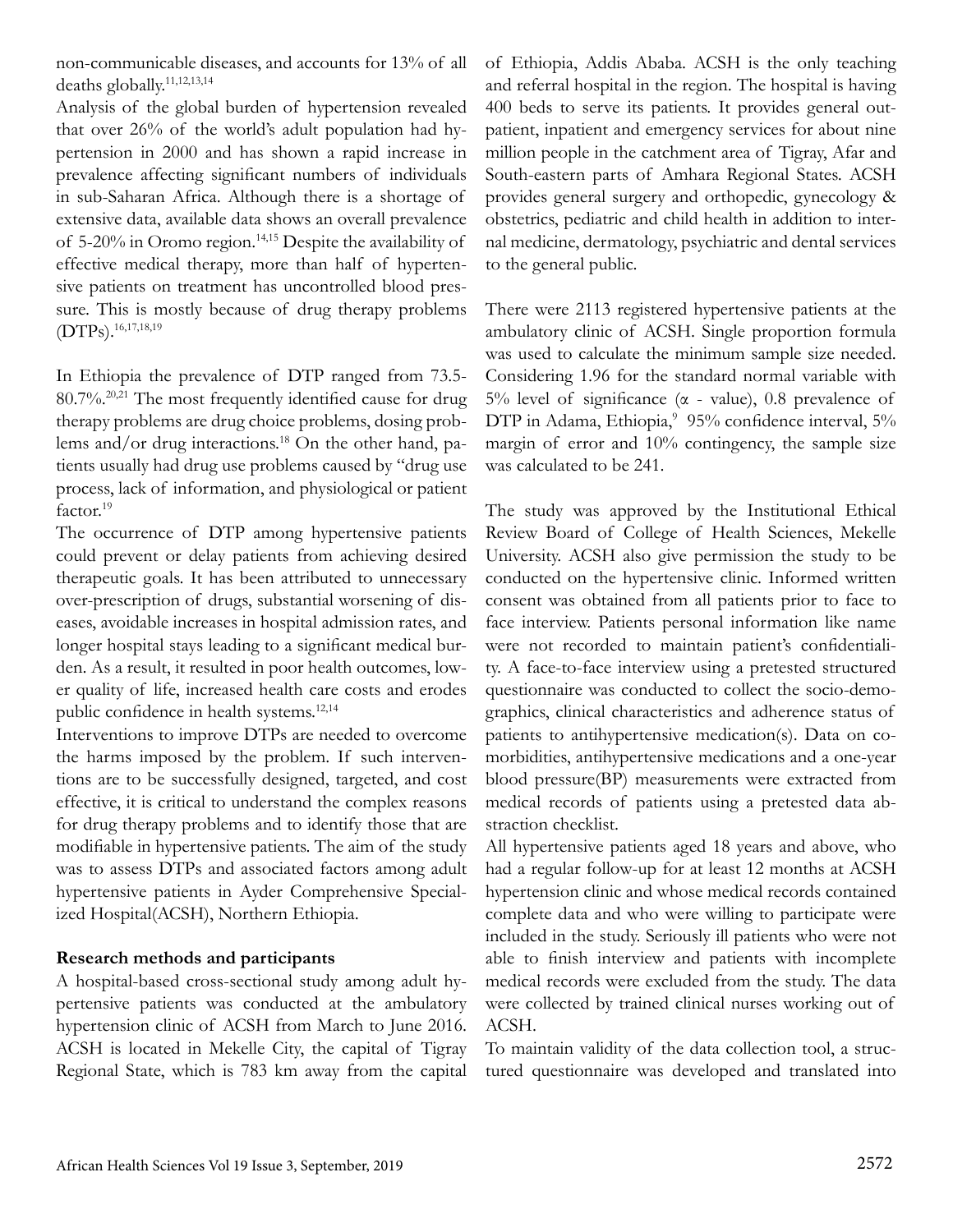local languages (Amharic and Tigrigna) and back translated to English. The primary outcome of the study was presence of DTP.

#### **Classification of drug therapy problem**

DTP was identified with reference to Joint National committee (JNC-8). Drug therapy problem was categorized according to a Cipollea method of DTP classification. There are seven basic categories of DTPs according to the book. These are: indication, effectiveness, safety and adherence.22 The DTPs and their possible causes were identified from the patients' medical records and patients interview.

### *Variables*

The dependent variable was presence of DTP whereas the independent variables were age, sex, number of drugs, co-morbidity, socio-demographic characteristics, substance use, occupation, number of anti-hypertension medications, life style modification, mode of medication intake i.e. free or pay, duration of hypertension since diagnosis and family history of hypertension.

## *Operational definitions*

Hypertension was defined as sustained high blood pressure (SBP≥140 or DBP ≥90mmHg) or reported regular use of antihypertensive medication(s).Uncontrolled blood pressure was defined as systolic blood pressure of ≥140 mmHg and/or diastolic blood pressure of ≥90 mmHg.<sup>9</sup> Controlled blood pressure was defined as systolic blood pressure of <140 mmHg and/or diastolicblood pressure of  $\leq 90$  mmHg.<sup>9</sup> A DTP is defined as any undesirable event experienced by a patient which involves, or is suspected to involve, drug therapy, and that interferes with achieving the desired goals of therapy, which can be identified using JNC-8 guidelines except compliance.<sup>23</sup> Any deviation from the JNC-8 guideline protocol was declared to have DTP.

# *Statistical analysis*

Data was analyzed using Statistical Package for Social

Sciences (SPSS® statistics) program version 21 (SPSS; Chicago, IL, U.S.A). Binary logistic regression analysis was employed to identify determinants of drug related problems. To identify determinants of DTP, variables with p-values  $\leq 0.05$  on a univariable/span> logistic regression model were entered into a multivariable logistic regression model and variables with tailed p-value < 0.05 were considered as statistically significant and were declared to be determinants of DTP.

# **Results**

### *Baseline characteristics of the participants*

A total of 241 adult hypertensive patients were enrolled and studied. The response rate was 100%. From the total patients studied, 142 (58.9%) participants were males. The average mean age of the participants was  $45.11 \pm 11.79$  years with minimum peak age of 21 and maximum peak age of 73 years. Regarding age category of the patients, 69(28.6%) patients were in the ages of 45-54 years, 57(23.7%) less than 35 years, 56(23.2%) between 35-44 years and 13(5.4%) were 65 and above years. In addition, most, 197(81.7%) patients were married, 19(7.9%) widowed, 18(7.5%) single and 7(2.9%) divorced. Concerning level of education of the participants, most [137(56.8%)] of the patients had no formal education, 65(27%) were college and above, 24(10%) complete elementary (1-8) school and 15(6.2%) complete high school (9-12). Of all the participants, 126(52.3%) were private workers, 56(23.2%) government employee, 41(17%) jobless,  $12(5\%)$  students, and  $6(2.5\%)$  employed on non-governmental organizations.

# *Antihypertensive medications*

Patients were prescribed one or two or three antihypertensive medicines. The average mean number of antihypertensive medicines prescribed for patients was 1.41±0.53 ranging from 1-3 medications per patient. From the total participants studied, enalapril was the most commonly prescribed medication in most of the patients. It was prescribed for 148(61.5%) patients and hydrochlorothiazide(HCT) was prescribed for 86(35.8%) patients (table 1).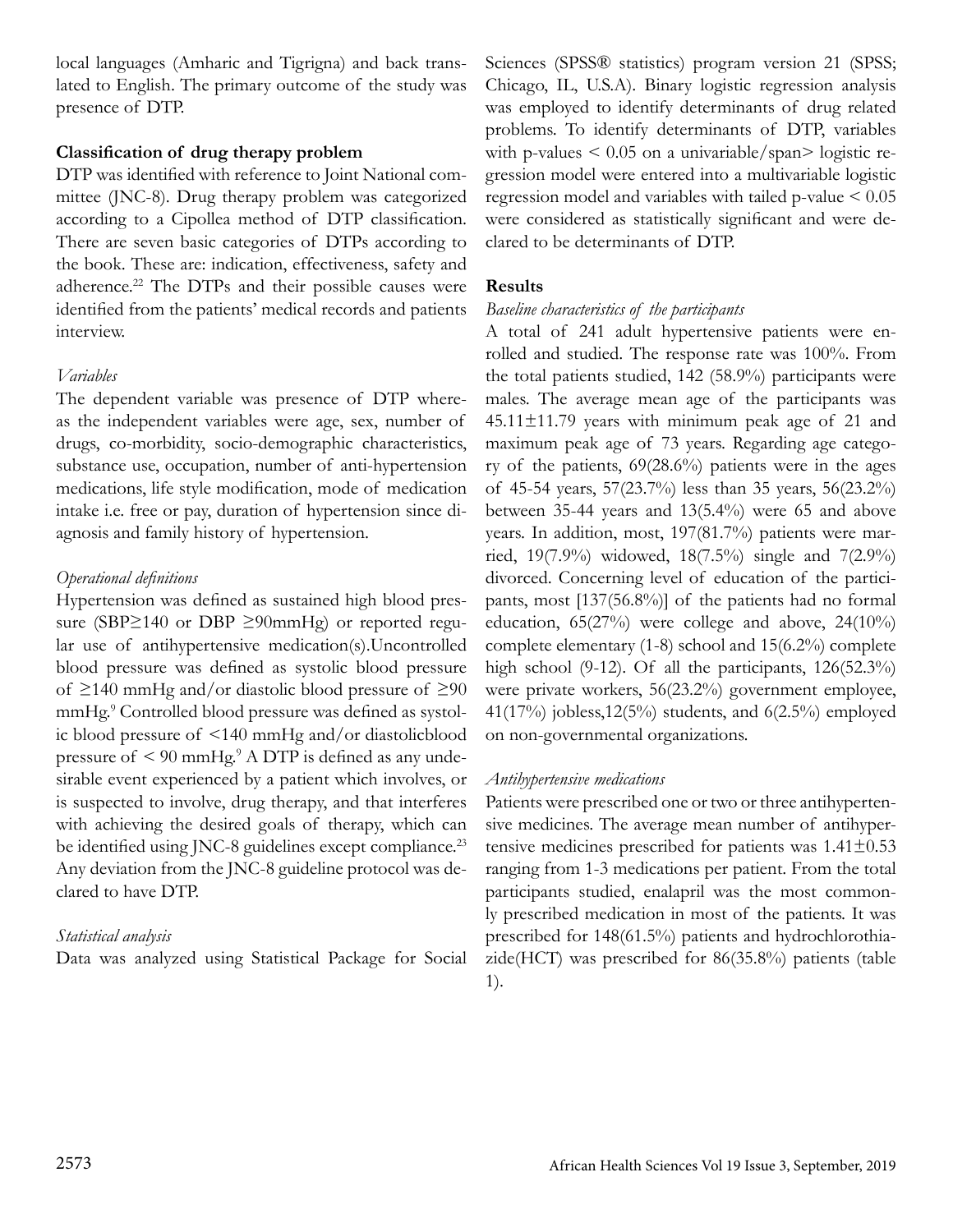| <b>Type of medication</b> | <b>Frequency</b> | Percent |
|---------------------------|------------------|---------|
| Enalapril                 | 148              | 61.5    |
| <b>HCT</b>                | 86               | 35.8    |
| Nifedipine                | 63               | 26.1    |
| Amilodipine               | 36               | 15.0    |
| Atenolol                  | $\overline{4}$   | 1.6     |
| Propranolol               | 4                | 1.6     |
| Methyldopa                |                  | 0.4     |

#### **Table 1: Most frequently prescribed medications for HTN treatment at Ayder Comprehensive Specialized Hospital, March to June 2016**

HCT: Hydrochlorothiazide, HTN: Hypertension

#### *Drug therapy problem and associated factors*

A total of 357 DTPs were identified in 241 patients and the most common prevalent type of DTP identified was non adherence, which was identified in 143(40.1%) patients. Among the patients, 134(55.6%) had at least one identified DTP. From the patients having DTP, most (n=76, 56.7%) of the patients had one type of DTP and

53(39.6%) patients had identified with two DTPs. Patients having uncontrolled blood pressure were more likely to have DTP as compared to patients who had controlled BP (COR=0.567, 95 % CI=0.332-0.967, p=0.037). Therapeutic non-adherence was the most commonly identified DTP which was found to be identified in 143 (59.3%) patients (table 2).

| <b>Variables</b>       |                               | Number/patient | Percent $(\% )$ |
|------------------------|-------------------------------|----------------|-----------------|
| <b>Presence of DTP</b> |                               | Patient        |                 |
| Yes                    |                               | 134            | 55.6            |
| N <sub>0</sub>         |                               | 107            | 44.4            |
| <b>Number of DTP</b>   |                               | <b>Number</b>  |                 |
| One                    |                               | 76             | 56.7            |
| Two                    |                               | 53             | 39.6            |
| Three                  |                               | 4              | 3.0             |
| Four                   |                               |                | 7.0             |
| Total                  |                               | 134            | 100.0           |
| <b>Type of DTP</b>     |                               | <b>Number</b>  |                 |
| Adherence              | Non-adherence                 | 143            | 40.1            |
| Indication             | Needs additional drug therapy | 61             | 17.1            |
|                        | Unnecessary drug therapy      | 40             | 11.2            |
| Safety                 | Adverse drug event            | 6              | 1.7             |
|                        | Dose too high                 | 3              | 0.8             |
| <b>Effectiveness</b>   | Dose too low                  | 60             | 16.8            |
|                        | Ineffective drug use          | 44             | 12.3            |
| Total DTPs identified  |                               | 357            | 100             |

**Table 2: DTP and types of DTPs identified at Ayder Comprehensive Specialized Hospital, March to June, 2016**

DTP: Drug therapy problem, DTPs: Drug therapy problems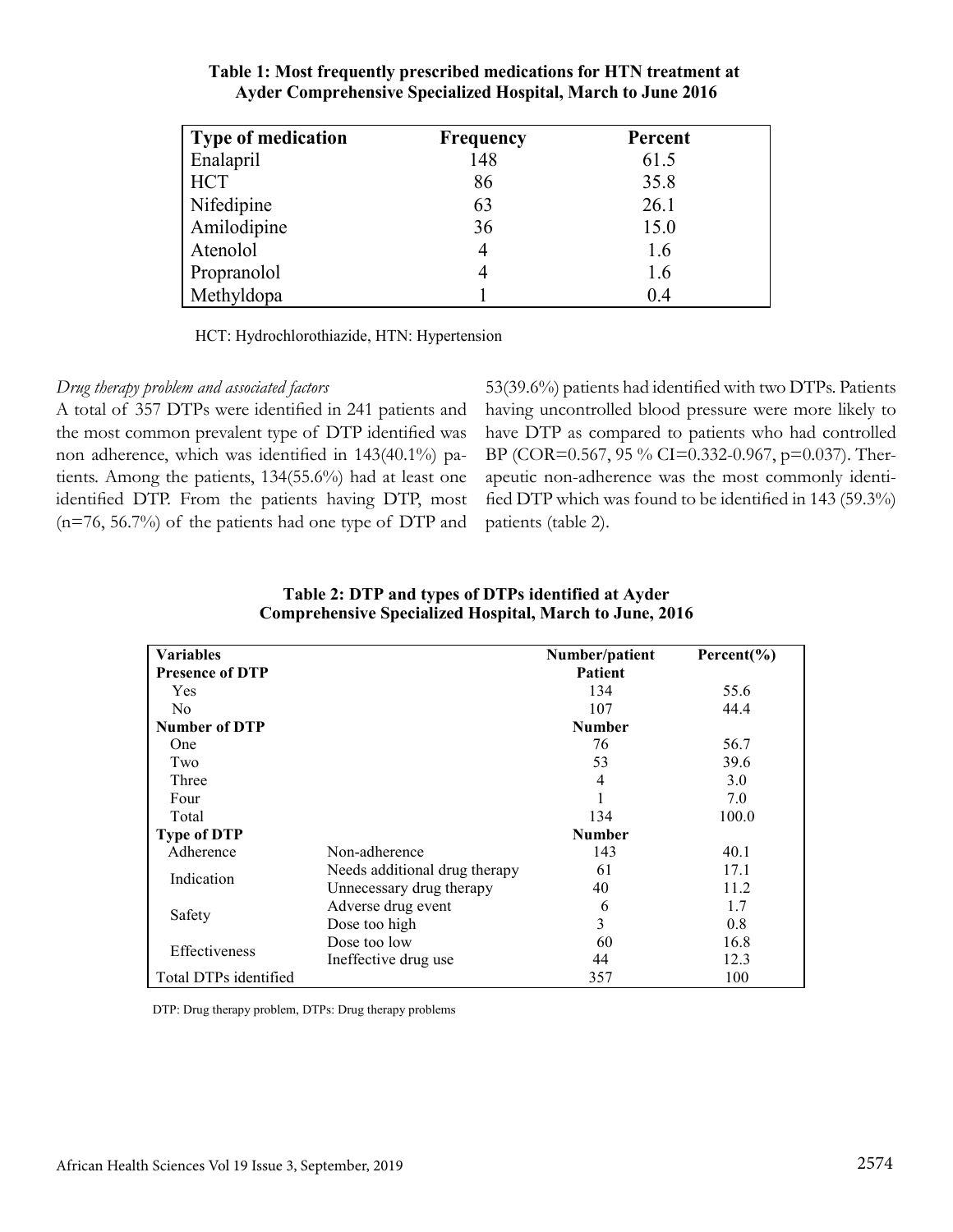### **The respondents' adherence was found to be affected by different factors**

stance use (COR=0.449,95%CI:0.231-0.87, p=0.018) and comorbidity (COR=2.084, 95%CI:1.192-3.65, p=0.010) were significantly associated with DTP (table 3).

We conducted bivariable logistic regression and Sub-

| Table 3: Bivariable logistic regression analysis of variables associated with presence of drug therapy problem |
|----------------------------------------------------------------------------------------------------------------|
| among adult hypertensive patients in ACSH, March to June, 2016.                                                |

| Variable                              | Drug therapy problem   |               | COR (95%CI), p-value             |  |
|---------------------------------------|------------------------|---------------|----------------------------------|--|
|                                       |                        |               |                                  |  |
|                                       | No.                    | Yes           |                                  |  |
|                                       |                        |               |                                  |  |
| <b>Sex</b>                            |                        |               |                                  |  |
| Male                                  | 61(43%)                | 81(57%)       | 1                                |  |
| Female                                | 42(42.4%)              | 57(57.6%)     | $0.978(0.582 - 1.64)p=0.934$     |  |
| Age                                   |                        |               |                                  |  |
| $\leq$ 35 year old                    | $28(49.1\%)$           | 29(50.9%)     | 1                                |  |
| 35-44                                 | $23(40.4\%)$           | $34(59.6\%)$  | $1.43(0.68-2.99)p=0.347$         |  |
| 45-54                                 | $32(46.4\%)$           | 37(53.6)      | $1.12(0.553 - 2.25)p = 0.759$    |  |
| 55-64                                 | 17(37%)                | 29(63%)       | 1.65(0.75-3.64)p=0.217           |  |
| ≥65                                   | 3(27%)                 | 9(75%)        | $2.897(0.710 - 11.87)p=0.138$    |  |
| <b>Marital status</b>                 |                        |               |                                  |  |
| Single                                | $8(44.4\%)$            | $10(55.6\%)$  | $0.989(0.374 - 2.611)p=0.982$    |  |
| Married                               | 87(44.2%)              | $110(55.8\%)$ |                                  |  |
| Divorced                              | $2(28.6\%)$            | $5(71.4\%)$   | $1.977(0.375 - 10.44) p = 0.422$ |  |
| Widowed                               | $6(31.6\%)$            | $13(68.4\%)$  | 1.71(0.63-4.69)p=0.295           |  |
| <b>Residence</b>                      |                        |               |                                  |  |
| Urban                                 | 59(41.8%)              | 82(58.2%)     | 1                                |  |
| Rural                                 | 44(44%)                | 56(56%)       | $1.09(0.651 - 1.832)p=0.739$     |  |
| <b>Education level</b>                |                        |               |                                  |  |
| No formal                             | 56(40.9%)              | $81(59.1\%)$  | 1                                |  |
| Elementary $(1-8)$                    | $12(50\%)$             | $12(50\%)$    | $0.691(0.29-1.65)p=0.405$        |  |
| High school $(9-12)$                  | 7(46.7%)               | $8(53.3\%)$   | $0.79(0.271 - 2.304) p = 0.666$  |  |
| College and above                     | $28(43.1\%)$           | 37(56.9%)     | $0.914(0.503 - 1.66) p = 0.767$  |  |
| Occupation                            |                        |               |                                  |  |
| Employed                              | 27(43.5%)              | $35(56.5\%)$  | 1                                |  |
| Private worker                        | 58(46%)                | 68(54%)       | $0.904(0.490-1.67)p=0.748$       |  |
| Jobless                               | 18(34%)                | 35(66%)       | $1.5(0.703 - 3.207)p=0.295$      |  |
| <b>Family history of hypertension</b> |                        |               |                                  |  |
| No                                    | 72(42.9%)              | $96(57.1\%)$  | 1                                |  |
| Yes                                   | 31(42.5%)              | 42(57.5%)     | $0.984(0.565 - 1.72)p = 0.955$   |  |
| <b>HTN</b> duration in years          |                        |               |                                  |  |
| $\leq 5$                              | 65(44.5%)              | $81(55.5\%)$  | 1                                |  |
| $6 - 10$                              | 25(43.9%)              | $32(56.1\%)$  | $1.027(0.554 - 1.903)p=0.932$    |  |
| $11 - 15$                             | 6(37.5%)               | $10(62.5\%)$  | $1.337(0.462 - 3.874)p=0.592$    |  |
| $16 - 20$                             | $7(31.8\%)$            | $15(68.2\%)$  | $1.72(0.662 - 4.467)p=0.266$     |  |
| Salt intake                           |                        |               |                                  |  |
| No                                    | 45(45%)                | 55(55%)       | 1                                |  |
| Yes                                   | $58(41.1\%)$           | 83(58.9%)     | $0.854(0.509 - 1.433)p=0.550$    |  |
| <b>Physical activity</b>              |                        |               |                                  |  |
| Physically inactive                   | 101(43.7%)             | 130(56.3%)    | 1                                |  |
| Physically active                     | 2(20%)                 | $8(80\%)$     | $0.322(0.067 - 1.55)p=0.157$     |  |
| Substance use                         |                        |               |                                  |  |
| No                                    | 88(46%)                | $100(53.2\%)$ | 1                                |  |
| Yes                                   | 15(28.3%)              | 38(71.7%)     | $0.449(0.231 - 0.87)p = 0.018*$  |  |
| Mode of medication intake             |                        |               |                                  |  |
| Free                                  |                        |               | 1                                |  |
| Paid                                  | 34(37.8%)<br>69(45.7%) | $56(62.2\%)$  | $0.722(0.423 - 1.230)p = 0.230$  |  |
|                                       |                        | 82(54.3%)     |                                  |  |
| Number antihypertensive medication    |                        |               |                                  |  |
| Monotherapy                           | 57(38.8%)              | $90(61.2\%)$  | 1                                |  |
| > two medications                     | 46(48.9%)              | $48(51.1\%)$  | $0.661(0.392 - 1.12)p = 0.121$   |  |
| Comorbidity                           |                        |               |                                  |  |
| No                                    | 77(48.7%)              | 81(51.3%)     | 1                                |  |
| Yes                                   | 26(31.3%)              | 57(68.7%)     | $2.084(1.192 - 3.65)p=0.010*$    |  |

\*: p value<0.05, 1: Reference, COR: Crude odds ratio, CI: Confidence interval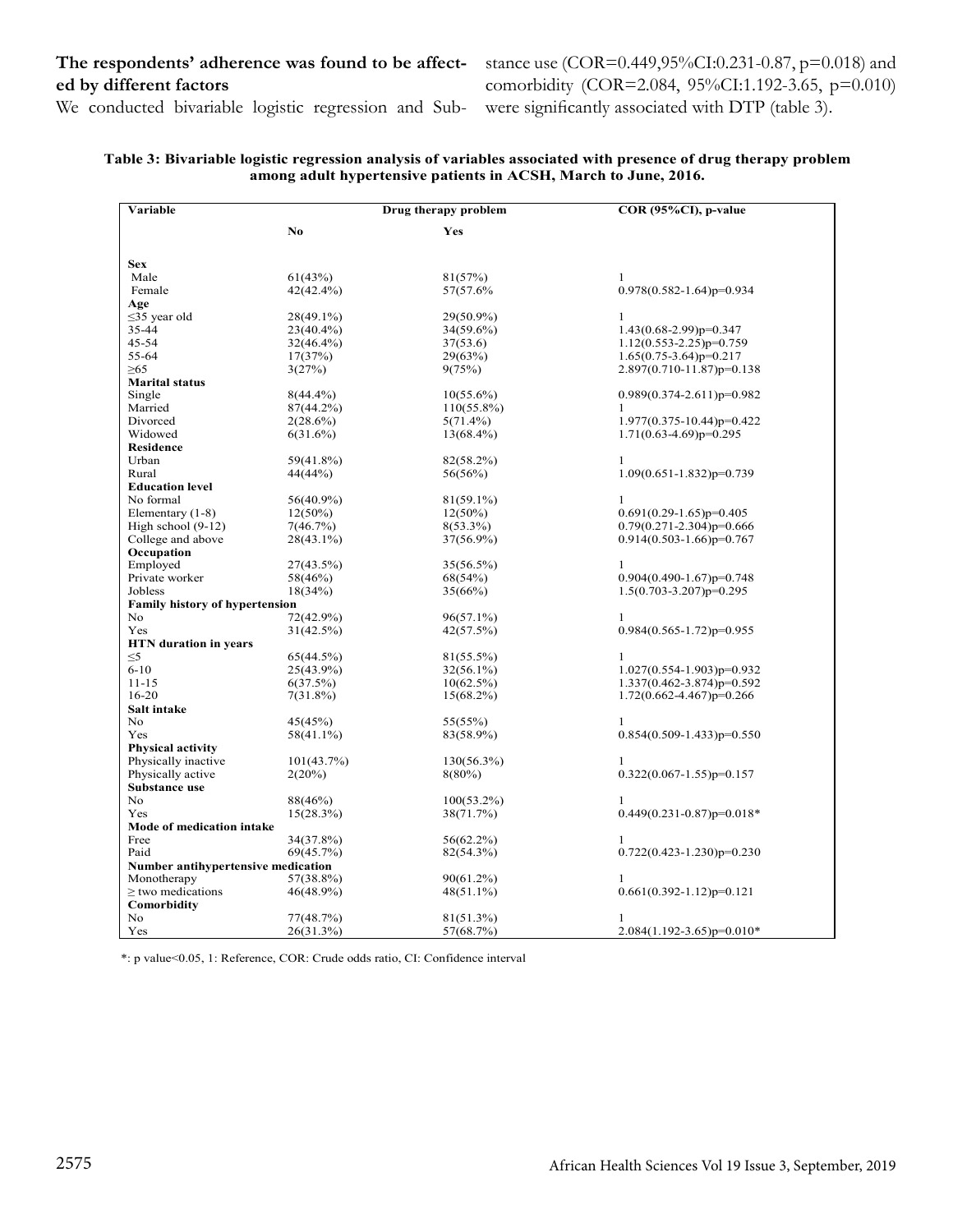Multivariable logistic regression was employed to identify the predictors of drug therapy problem. The analysis model explains  $52.3\%$  (R2=0.523, p=0.002) of the DTP variability of the response data confined around its mean. Two variables (substance use and comorbidity) were significantly associated with DTP in the bivariable logistic regression and after we conducted multivariable logistic regression, substance use (AOR=0.445, 95% CI=

0.227-0.870,  $p=0.018$ ) and comorbidity (AOR= 2.099, 95% CI= 1.192-3.694, p=0.010) were found to be the predictors of DTP. Patients who reported substance use were less likely to have DTP than patients who did not use substance. Moreover, patients who had evidence of comorbidity were 2 times more likely to have DTP than patients who did not have evidence of comorbidity (table 4).

**Table 4: Multivariable logistic regression analysis of variables associated with presence of drug therapy problem among adult hypertensive patients in ACSH, March to June, 2016.**

| Variable       | Drug therapy problem |               | COR (95%CI)p-value            | $AOR(95\%CI)$ , p-value        |
|----------------|----------------------|---------------|-------------------------------|--------------------------------|
|                | N <sub>0</sub>       | Yes           |                               |                                |
| Substance use  |                      |               |                               |                                |
| No             | 88(46%)              | $100(53.2\%)$ |                               |                                |
| Yes            | 15(28.3%)            | 38(71.7%)     | $0.449(0.231-0.87)p=0.018*$   | $0.445(0.227-0.870)p=0.018*$   |
| Comorbidity    |                      |               |                               |                                |
| N <sub>0</sub> | 77(48.7%)            | $81(51.3\%)$  |                               |                                |
| Yes            | 26(31.3%)            | 57(68.7%)     | $2.084(1.192 - 3.65)p=0.010*$ | $2.099(1.192 - 3.694)p=0.010*$ |

\*: p value<0.05, 1: Reference, COR: crude odds ratio, AOR: Adjusted odds ratio, CI: Confidence interval

#### **Discussion**

The prevalence of DTP identified in this study was accounted to be 55.6%. This is not consistent with the study done in Felege Hiwot Referral Hospital, South west Ethiopia. There were 357 numbers of DTPs, on the other hand, a less number of DTPs (105) was found in the study done in Felege Hiwot referral Hospital.24,25 This might be due to the fact that the study in Felege Hiwot Referral Hospital enrolled and studied small number of medical patients. The mean number of DTP was 1.48  $\pm$ 0.597 which is comparable with the findings reported in Jimma which was  $1.8 \pm 0.8$ <sup>25</sup>

The most common DTP identified was non-adherence which was identified in 143(59.3%) of the patients. This result is consistent with the study conducted in Southern Kivu province of the Democratic Republic Congo and Ghana.26,27 However, this was incongruent with the study done in Mexico which found a non-adherence prevalence of 42.8%.28 A study conducted in Southern Kivu of DRC showed that 86.4% of hypertensive patients were non-adherence which is not in lined with this study.20 This difference may be due to uncertainty or lack of knowledge about the aim or function of the drug, economic issue and long duration of therapy. The result in this study found DTP which was dose too high (1.2%) which is not in line with the result of research done in China which was  $(19.1\%)$ <sup>29</sup> This difference may be due to frequent administration of the antihypertensive medications.

Adverse drug events were occurred in 1.7% of the patients studied. This is not in line with research done in Sweden and in India which showed a prevalence of adverse drug event to be  $25.7\%$  and  $10\%$  respectively.<sup>30,31</sup> This may be because of difference in patient knowledge on which drug is the cause for adverse effect occurred, poor documentation and poor habit of adverse drug event report by patients.

Of the total type of DTPs, 11.2% was unnecessary drug therapy. This is not in line with findings from India which reported a prevalence of unnecessary drug therapy to be 16.7%. Moreover, dose related problems (25.9%) followed by need for additional drugs (25%) in this study are not in line with the study done in India which were 35.1% and 19.7% respectively.25,32 A study conducted in South America, Brazil on the existence of DTPs showed that 44% was dosage too low which is not in line with this study which found dosage too low to be 16.8%.<sup>33</sup>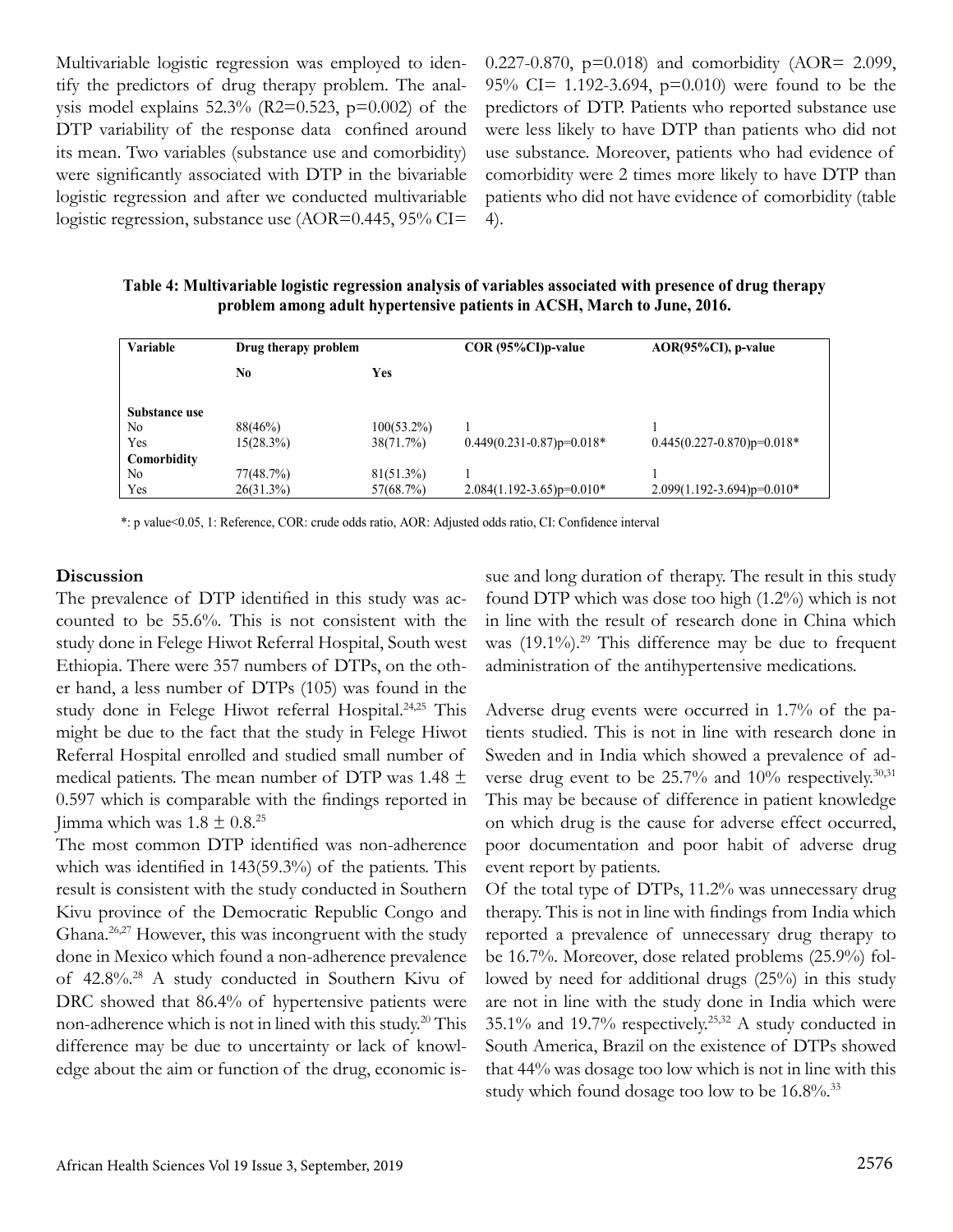A study conducted in China regarding drug related problems found that,24.1% were ineffective indication which is not in line with this study which described a prevalence of ineffective indication to be 12.3%.29 This may be because of prescribing errors. In this study we also found that substance use and comorbidity were the predictors of DTP.

This study has some flaws and limitations. First because some data were collected through interview there might be recall bias especially during antihypertensive medication adherence status assessment. Second the effect of DTP on outcome of hypertension was not studied. Thirdly the identified DTPs were not intervened. Fourth some six seriously ill patients were excluded from the study thus this might affect the finding of the study.

### **Conclusion**

More than half of the patients studied had identified with at least one DTP. Non-adherence to antihypertensive medications was the most commonly identified DTP. Thus efforts that boost antihypertensive compliance should be adopted to solve drug related problem of hypertensive patients.

### **List of abbreviations**

ACSH: Ayder Comprhensive Specialized Hospital AMI: Acute Myocardial Infarction AOR: Adjusted Odds Ratio BP: Blood Pressure CHD: Congestive Heart Disease CHF: Congestive Heart Failure CI: Confidence Interval COR: Crude Odds Ratio DBP: Diastolic Blood Pressure DTP: Drug Therapy Problem DTPs: Drug Therapy Problems HCT: Hydrochlorothiazide HTN: Hypertension JNC-8: Eighth Joint National Committee PVD: Peripheral Vascular Disease SBP: Systolic Blood Pressure SPSS: Stastical Package for Social Science

### **Declarations**

#### **Ethical approval and consent to participate**

The study was approved by the Institutional Review Board of College of Health Sciences, Mekelle Universi-

ty. Permission was also offered from ACSH to conduct the study. Informed oral consent was obtained from all patients.

### **Consent to publish**

Not applicable.

#### **Availability of data and materials**

All relevant data are within the paper and its supporting information files.

#### **Disclosure statement**

The authors declare that they have to competing interest to disclose.

### **Funding**

The authors received no specific funding for this work.

### **Authors' contributions**

All authors contributed toward data analysis, drafting and revising the paper and agree to be accountable for all aspects of the work.

### **Authors' information**

SW, YL, TD and TM are a clinical pharmacists and lecturers at MekelleUniversity. TF is an assistant lecturer at Mekelle University. GW is a pharmacist.

### **Acknowledgements**

We would like to acknowledge the study participants and data collectors. We would also like to acknowledge Mekelle University for allowing us conduct the study. Our deepest gratitude also goes to Ayder Comprehensive Specialized Hospital staff that helped us in collecting data.

### **References**

1. Weber MA, Schiffrin EL, White WB, Mann S, Lindholm LH, Kenerson JG, et al. Clinical Practice Guidelines for the Management of Hypertension in the Community. *A Statement by the American Society of Hypertension and the International Society of Hypertension*. 2014;16(1).

2. Dennison-himmelfarb C, Handler J, Lackland DT. Evidence-Based Guideline for the Management of High Blood Pressure in Adults. *Report From the Panel Members Appointed to the Eighth Joint National Committee* (JNC 8). 2014;1097(5):507–20.

3. Mufunda J, Mebrahtu G, Usman A, Nyarango P, Kosia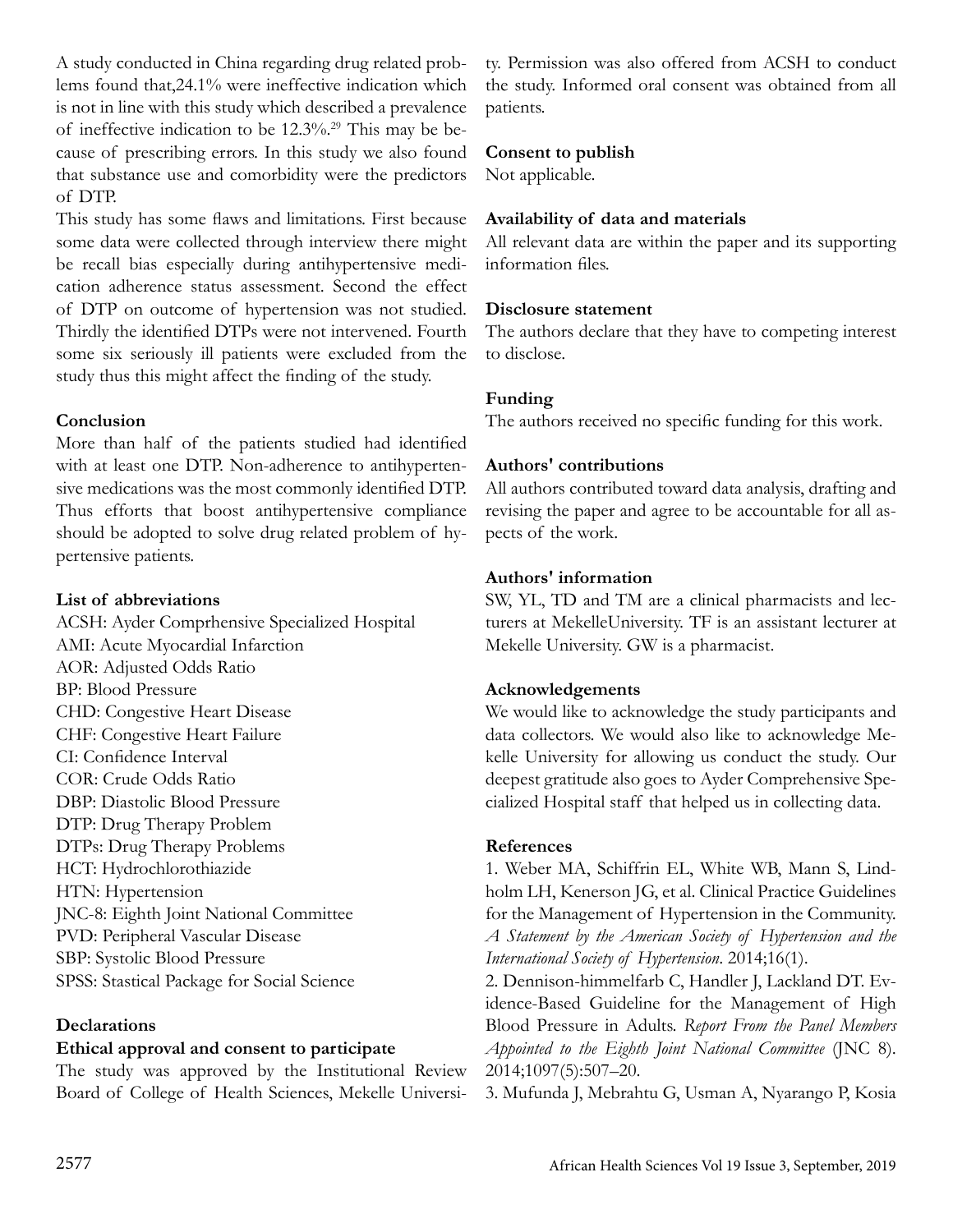A, Ghebrat Y, et al. The prevalence of hypertension and its relationship with obesity : results from a national blood pressure survey in Eritrea. *J Hum Hypertens*. 2006;20:59– 65 PubMed .

4. Guessous I, Bochud M, Theler J, Gaspoz J, Peche A. 1999 – 2009 Trends in Prevalence , Unawareness, Treatment and Control of Hypertension in Geneva. *PLoS One*. 2012;7(6).

5. Reddy KS, Naik N PD. Hypertension in the developing world a consequence of progress. *Curr Cardiol Rep*. 2006;8(6):399 PubMed –404.

6. VO Omuemu, OH Okojie CO. Blood pressure pattern and prevalence of hypertension in a rural community in Edo State. *J Med Biomed Res*. 2006;5(2).

7. Falase AO, Stewart S, Sliwa K. Blood pressure, prevalence of hypertension and hypertension related complications in Nigerian Africans: *A review.* 2012;4(12):327–40. PubMed

8. Ali ZH, Taha NM. Effect of nursing guideline for recently diagnosed hypertensive patients on their knowledge , self-care practice and expected clinical outcomes. *J Nurs Educ Pract*. 2015;5(3):1 PubMed –11.

9. Hareri HA, Gedefaw M, Simeng B. Assessment of prevalence and associated factors of adherence to antihypertensive agents among adults on follow up in Adama Referal hospital East Shoa, *Ethiopia-cross sectional study*. 2014;3(1):760–70.

10. Bonsa F, Gudina EK, Hajito KW. Prevalence of hypertension and associated factors in bedele town, southwest ethiopia. *Ethiop J Heal Sci*. 2014;24(6):21 PubMed –6. 11. Lecture S, Chobanian A V, Smithwick R. The Hypertension Paradox-More Uncontrolled Disease despite Improved Therapy. *The New Engl J of Med*. 2009;361:878–87. 12. Helelo TP, Gelaw YA, Adane AA. Prevalence and Associated Factors of Hypertension among Adults in Durame Town, Southern Ethiopia. *PLoS One*. 2014;9(11):1 PubMed –9.

13. Tesfaye F, Byass P, Wall S. Population based prevalence of high blood pressure among adults in Addis Ababa : uncovering a silent epidemic. *BMC Cardiovasc Disord*. 2009;9(39):1–9.

14. Getahun W, Gedif T, Tesfaye F. Regular Khat ( Catha edulis ) chewing is associated with elevated diastolic blood pressure among adults in Butajira , Ethiopia: A comparative study. 2010;4–11.

15. Misganaw A, Mariam DH, Ali A, Araya T. Epidemiol-

ogy of Major Non-communicable Diseases in Ethiopia: A Systematic Review. *J Health Popul Nutr.* 2014;32(1):1–13. 16. Egan BM, Zhao Y, Axon RN, Brzezinski WA, Ferdinand KC. Uncontrolled and Apparent Treatment Resistant Hypertension in the United States, 1988 to 2008. *Circulation*. 2011;124(9):1046-58.

17. Knight EL, Bohn RL, Wang PS, Glynn RJ, Mogun H, Avorn J. Predictors of Uncontrolled Hypertension in Ambulatory Patients. *Hypertension*. 2001;38(4):809-14.

18. Esposti ED, Martino M Di, Sturani A, Russo P, Dradi C, Falcinelli S, et al. Risk factors for uncontrolled hypertension in Italy. *J Hum Hypertens*. 2004;18:207–13. PubMed 19. Mallat SG, Samra SA, Younes F, Sawaya M. Identifying predictors of blood pressure control in the Lebanese population-a national , multicentric survey – I-PREDICT. *BMC Public Health*. 2014;14(11):1–9. PubMed

20. Youssef RM, Moubarak II. Patterns and determinants of treatment compliance among hypertensive patients. *East Mediterr Health J*. 2005; 8: 4 5 PubMed

21. Omuemu, VO, Okojie, OH Omuemu CE. Blood pressure pattern and prevalence of hypertension in a rural community in Edo State. *J Biomed Sci*. 2006; 5 (2): 79 -86. PubMed

22. J. Cipolle RJ, Stran LM and Morley PC. pharmaceutical care practices: the clinician's Guide, 2nd Edition. Minnocitta.

23. James PA, Oparil S, Carter BL, et al. 2014 Evidence-based guideline for the management of high blood pressure in adults: Report from the panel members appointed to the Eighth Joint National Committee (JNC 8). *JAMA* 2014; DOI:10.1001/jama.2013.284427. Available at: http://jama.jamanetwork.com/article.aspx?articleid=1791497

24. Rashed Al Bannay, Aysha Husain MB. Blood Pressure Control and Predictors of Uncontrolled Hypertension. *Bahrain Med Bull*. 2014;36(3).

25. Goverwa TP, Masuka N, Tshimanga M, Gombe NT, Takundwa L, Bangure D, et al. Uncontrolled hypertension among hypertensive patients on treatment in Lupane District, Zimbabwe, 2012. *BMC Res Notes* [Internet]. 2014 Jan;7(1):703. Availablefrom:http://www.pubmedcentral. nih.gov/articlerender.fcgi?artid=4197296&tool=pmcentrez&rendertype=abstract

26. Tesfaye A, Kumela K, Wolde M. Blood Pressure Control Associates and Antihypertensive Pharmacotherapy Patterns in Tikur Anbessa General Specialized Hospital